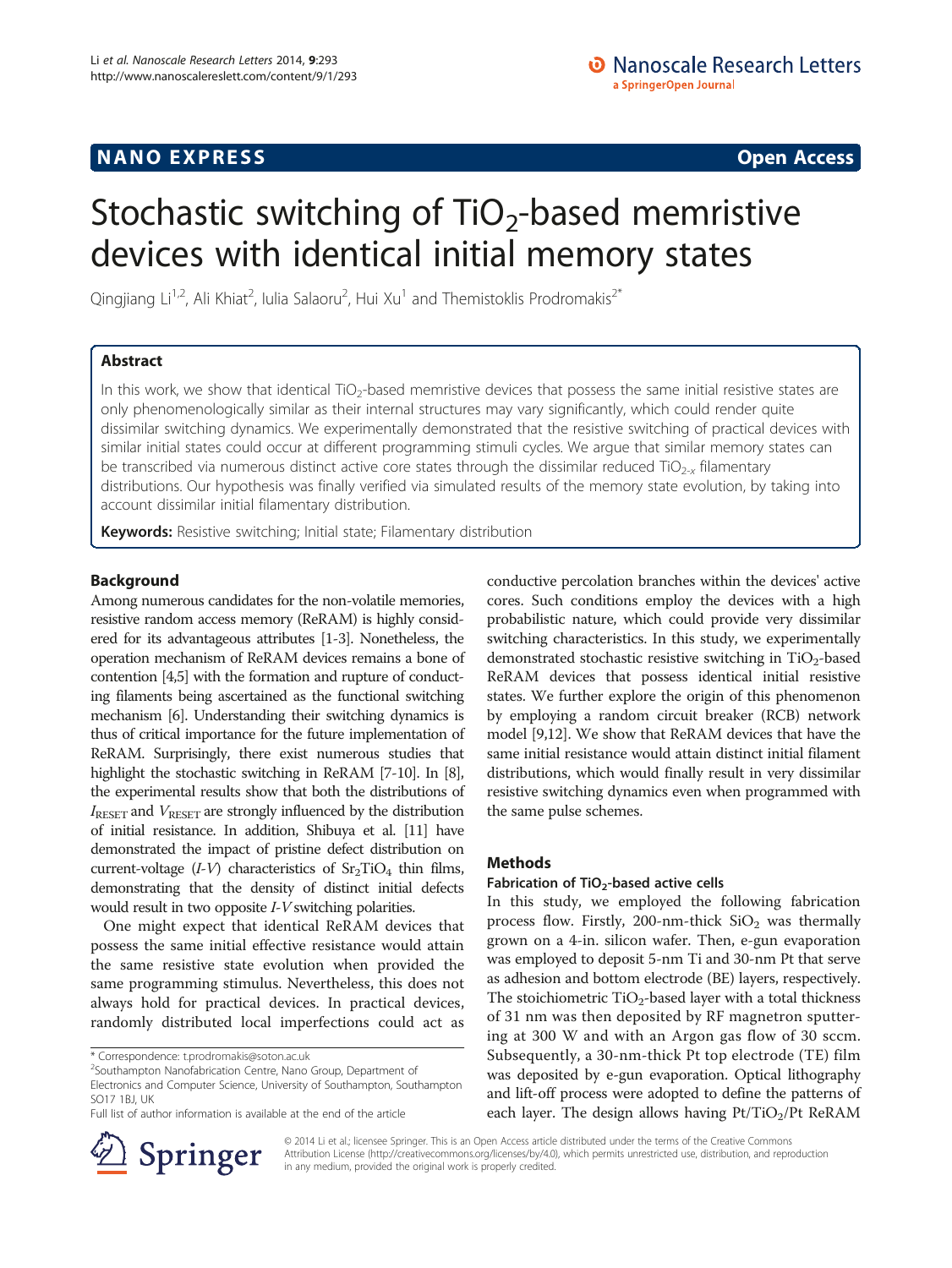structures in crossbars and stand-alone configurations. In this manuscript, the tested devices possess a stand-alone crossbar configuration with an active area of  $5 \times 5 \ \mathrm{\mu m}^2$ .

#### Electrical measurements

Electrical measurements for active cells on wafer were performed utilizing a low-noise Keithley 4200 semiconductor characteristic system (Keithley Instruments Inc., Cleveland, OH, USA) combined with a semi-automatic probe station (Wentworth AVT 702, Wentworth Laboratories, Inc., Brookfield, CT, USA). During measurements, the programming voltage bias was applied to the TE, while keeping the BE grounded. The unipolar I-V characteristics were firstly attained via sweeping potentials from 0 to 5 V in steps of 0.1 V and then back to 0 V. To capture the switching dynamics of devices, a series of programming (5 V) pulses were applied across the active cells followed by a 0.5-V pulse to read the resistance values. The width durations for programming and evaluating pulses were set to 10 and 1 μs, respectively. In addition, the compliance current was set to 1 mA to avoid any hard breakdown of the devices.

### Modeling and simulations

The active core of ReRAM was modeled with a twodimensional  $20 \times 20$  random circuit breaker (RCB) network. Within the network, the stoichiometric  $TiO<sub>2</sub>$  was represented by high-valued resistors (8 MΩ), while the conductive  $TiO_{2-x}$  was modeled by low-valued resistors (1 K $\Omega$ ). To capture the simulated evolution of resistive state, a constant 0.5 V was applied to render the formation and rupture of filaments within the network. The RCB network was established on Matlab R2012b and then created in a PSPICE circuit. In each simulation cycle, Candence PSPICE 16.5 was called from Matlab to simulate the network with results being collected and analyzed utilizing Matlab.

## Results and discussion

Figure [1a](#page-2-0) depicts a scanning electron microscope (SEM) image of a metal-insulator-metal (MIM) prototype in crossbar architecture with a  $5 \times 5 \mu m^2$  TiO<sub>2</sub>-based active core sandwiched between a Pt top (TE) and bottom electrode (BE), as illustrated in the inset of Figure [1](#page-2-0)b.

Initially, to investigate the switching properties, we employed quasi-static sweeping potentials with I-V curves being shown in Figure [1](#page-2-0)b, which is a typical unipolar switching signature. A reset potential of +2 V switched the device from low resistive state (LRS) to high resistive state (HRS), while an opposite switching trend occurred at +4 V in the following programming cycle. In this study, the stochastic resistive switching phenomenon was investigated only under unipolar switching mode via a voltage pulsing and evaluation

scheme illustrated in Figure [1](#page-2-0)e. For each cycle, a 4-V pulse with 10-μs width was applied to switch the devices; the resistive state value was then evaluated by a pulse of 0.5 V and 1 μs, which does not disturb the intrinsic resistive state. Intriguingly, though biased with the same pulse-induced scheme, distinct switching trends were observed for two identical  $TiO<sub>2</sub>$ -based ReRAM cells with similar initial resistance (both  $R_{\text{INI}} = 8 \text{ M}\Omega$ ), as demonstrated in Figure [1](#page-2-0)c,d. Specifically, device A required less programming cycles in the first two switching events to toggle between HRS and LRS; it switched at the 5th cycle and switched back at the 8th cycle, while for device B, similar switching events occurred at the 10th and the 30th cycles, respectively. In contrast, device B switched relatively faster (37th cycle) than device A (39th cycle) in the case of the third switching event. In this manuscript, all tested devices were electrically characterized without employing any post-fabrication electroforming step, which enhances the device interoperability with low-voltage CMOS technologies.

The stochastic switching in this research was investigated only under unipolar switching mode. Thus, the active core of our prototypes only undergoes a reduction from  $TiO<sub>2</sub>$  to  $TiO<sub>2-x</sub>$ , after employing a number of pulses that induce a cumulative thermally driven mechanism [[12,13\]](#page-4-0). In contrast to the bipolar switching model where resistive switching is attained via displacement of ionic species (a well-controlled stable process), unipolar switching is mainly ascribed to a thermally driven reduction of  $TiO<sub>2</sub>$ , which may cause inconsistent switching [\[14\]](#page-4-0). As a result, the activation energy supplied by a single set pulse is not sufficient to generate formation and rupture of continuous filaments. Resistive switching events are thus not available at each programming pulse, as demonstrated in Figure [1](#page-2-0)c,d. The aim of pulse-induced measurement in this manuscript is to supply well-controlled identical activation energies to the thermally driven filamentary formation and rupture procedure [\[14\]](#page-4-0), which makes it possible to only investigate the influence of initial filament distribution on stochastic switching.

Here we present the relation between the resistive state and filament distribution by investigating two particular cases based on the RCB network model [\[12](#page-4-0)]. As illustrated in Figure [2](#page-3-0), the thin gray grids represent stoichiometric  $TiO<sub>2</sub>$ via high-value resistors (8 MΩ), while the thick red branches represent reduced TiO<sub>2-x</sub> as conductive filaments (1 KΩ). Two special cases (A and B, as depicted in Figure [2](#page-3-0)a,i) were established with identical initial resistance (6.52 M $\Omega$ ), yet for the same programming scheme, dissimilar filament distributions (defect density and path) were attained. It should be noted that devices with identical initial resistive state could attain infinite plausible cases of dissimilar filament distributions, though only two particular cases were investigated here. Clearly, the relation between the initial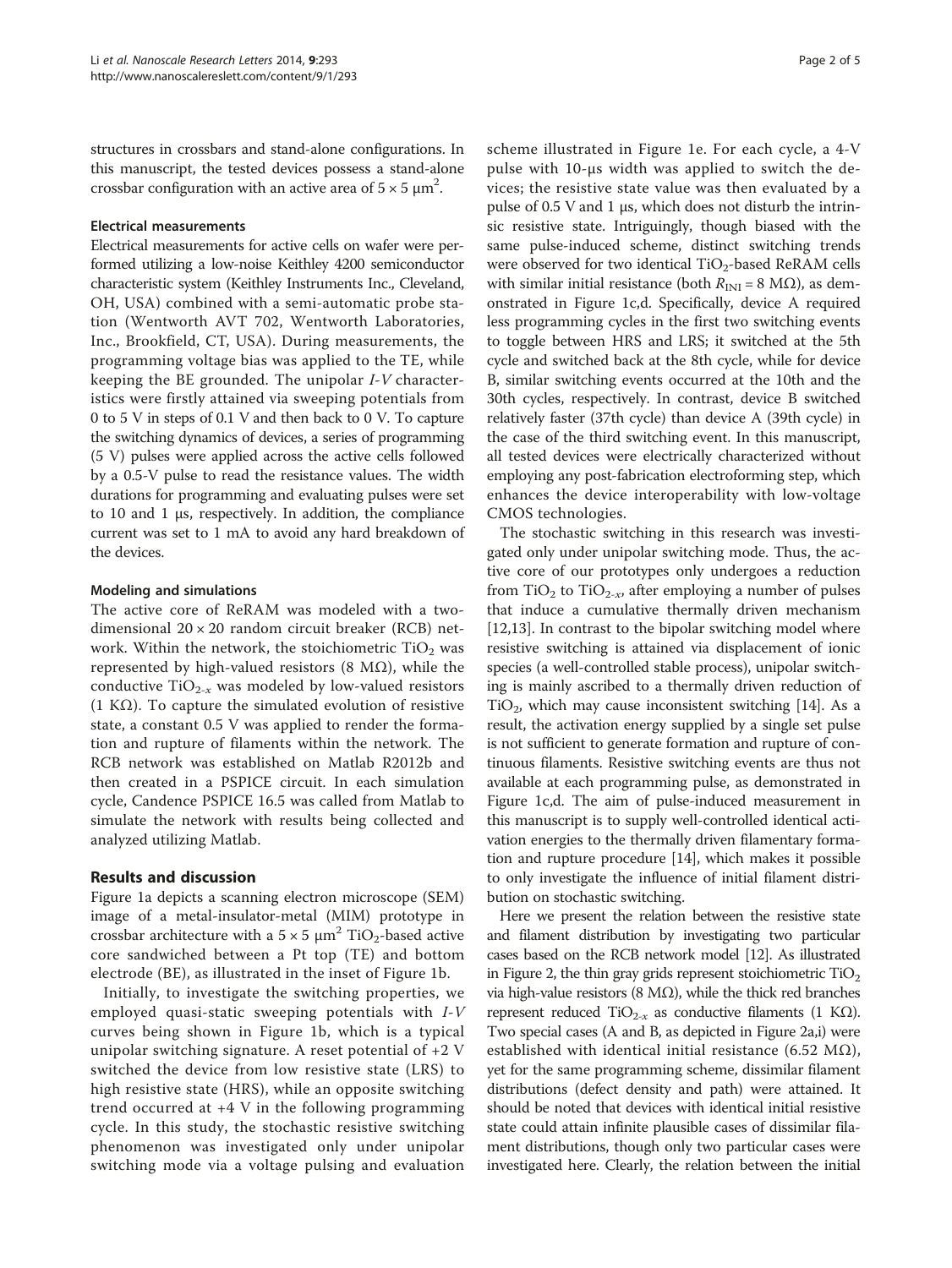<span id="page-2-0"></span>

resistive state and the distribution of the filaments cannot be established.

In the case of our particular  $TiO_2$ -based ReRAM cells, external stimulus would drive and distribute the defects, namely oxygen vacancies and/or titanium interstitials, randomly into the devices' active cores, which would contribute to the formation of percolation branches. Therefore, practical ReRAM devices with identical initial resistance may attain distinct filament distribution. We thus argue that such devices might attain distinct switching dynamics even when biased with the same switching protocols.

Initially, case A and case B were established with dissimilar filamentary distributions, but both possess the same effective resistance of 6.52 MΩ. The devices were biased with the external stimuli that would form and rupture conductive branches within devices' active cores which would introduce the evolution of the resistive states. Key resistive switching cycles were selected, and their corresponding resistive states are shown in Figure [2](#page-3-0). The evolution of both networks was monitored through their corresponding transient responses to the networks' effective resistance, and to allow a better visibility of the switching trends, the effective resistance of each step is depicted in Figure [3.](#page-3-0)

Clearly, case A switched from HRS to LRS at the seventh cycle, while a similar resistive switching event occurred on the sixth cycle for case B, indicating that case B required less stimulus cycles to attain the formation of continuous conductive filaments. Following

these events, most of the energy provided in the consecutive cycles is dissipated through the thin formed filaments that in turn cause their fusing via Joule heating [[13](#page-4-0)]. This event occurred during the eighth and seventh cycles for the cases A and B, respectively, when there is a sharp resistance increase; their corresponding network topologies are shown in Figure [2d](#page-3-0),k. From then on, both cases A and B experienced similar state evolution (switching events III, IV, and V), but unlike the first two switching events (I and II), cases A and B require the same activation energy for forming and rupturing the percolation filaments in the following switching events. Detailed resistive switching events occurred at cycles 9, 10, and 11 with corresponding filament distribution illustrated in Figure [2](#page-3-0)e,f,g and Figure [2m](#page-3-0),n,o for cases A and B, respectively. Finally, both cases A and B remain at similar LRS which is consistent with the measured results, since the conductive  $TiO_{2-x}$  is dominant in active cores after a number of programming cycles and the devices are approaching their endurance limits. It is worthy to point out that for specific switching events, the set or reset transition could be closely related to its previous state [\[8,9](#page-4-0)]. Nonetheless, as illustrated in Figure [2](#page-3-0), the corresponding defect distributions in cycle 15 (Figure [2](#page-3-0)h,p) are very dissimilar for the two studied cases (A and B), yet they exhibit identical LRS. Clearly, if a reverse biasing polarity was used to reset the device in both cases to HRS, similar stochastic switching trends to the ones depicted in Figure [3](#page-3-0) will most probably be exhibited. It should be noted that the above switching dynamics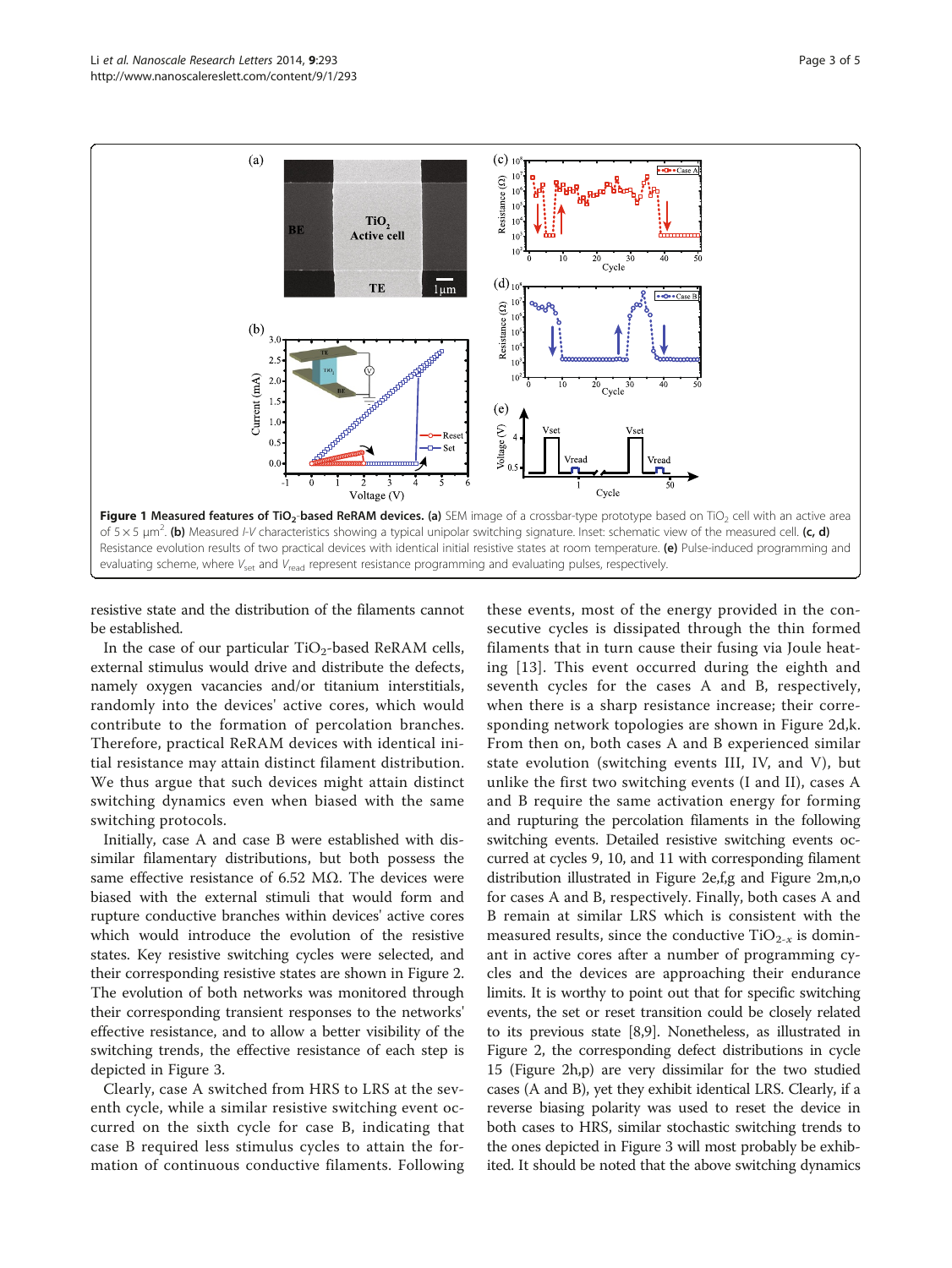<span id="page-3-0"></span>



may only hold for the assumed current percolation circuit model. In practical ReRAM devices, multiple filaments may be formed and ruptured concurrently, which result in a much more complex behavior where antagonistic bipolar and unipolar switching occurs stochastically. It is also worthy pointing out that the stochastic switching characteristics could be correlated to the cell size [\[7](#page-4-0)] and ambient temperature [\[12,13](#page-4-0)]. It is anticipated that scaling the devices in submicron dimensions would in principle restrict the defect density and distribution variances, while at the same time, heat accumulation due to ambient temperature could accelerate the switching process.

#### Conclusion

In conclusion, we have experimentally demonstrated that practical  $TiO<sub>2</sub>$ -based ReRAM devices with identical initial resistive states could exhibit very dissimilar switching dynamics. Although identical devices could possess phenomenologically similar initial states, we have demonstrated experimentally that their resistive switching occurs at different programming cycles. Finally, our hypothesis was confirmed by simulating the evolution